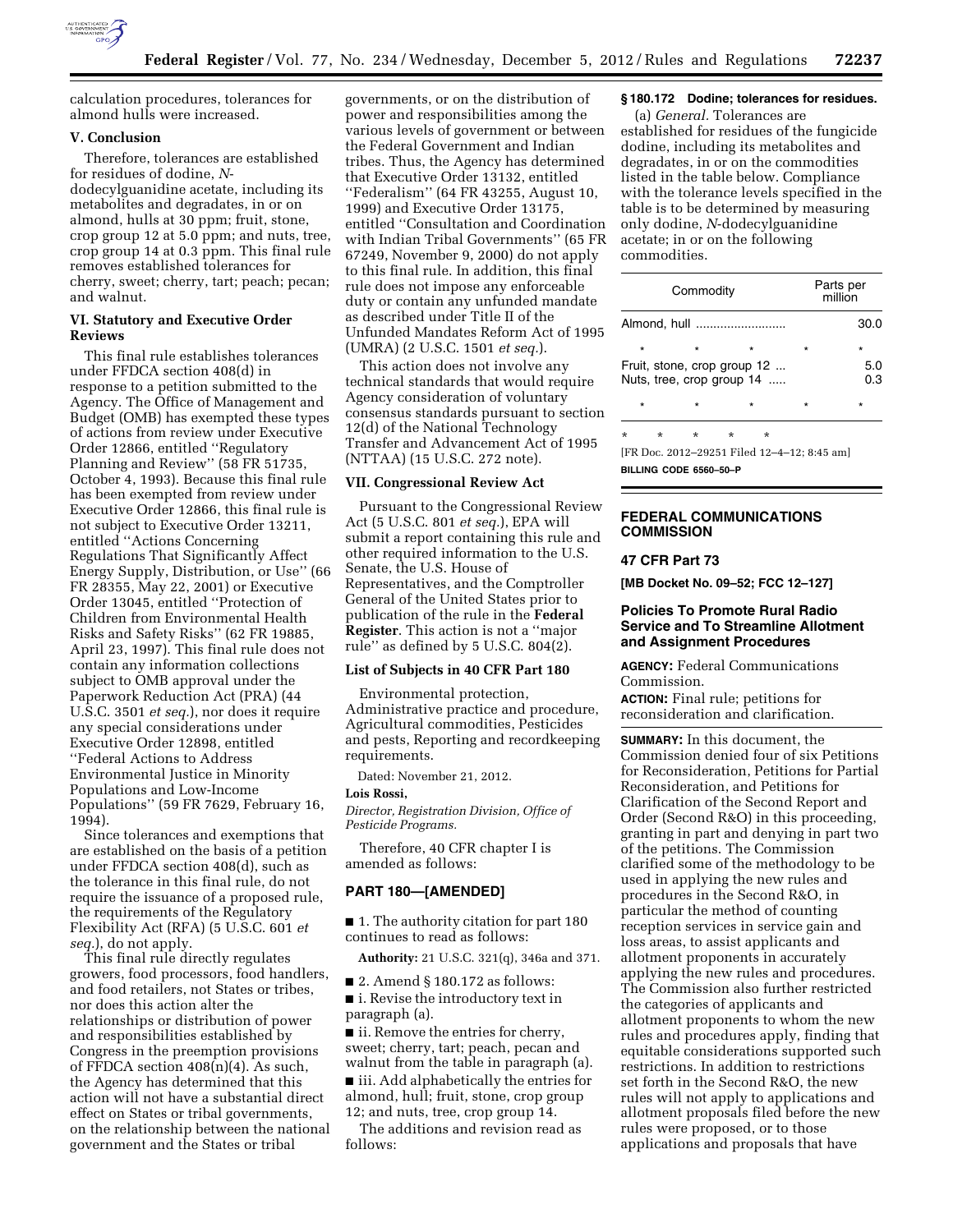already been subject to Commission decisions, but that remain pending due to subsequent legal challenges.

**DATES:** The rules discussed in the Second Order on Reconsideration (Order) became effective on May 6, 2011 (see 76 FR 18942 (Apr. 6, 2011)) and on July 19, 2011 (see 76 FR 42575 (Jul. 19, 2011)). The Commission, in the Order, clarified some of the methods to be used in applying the new rules, and further limited the categories of parties to whom the new rules apply.

**ADDRESSES:** Peter Doyle or Thomas Nessinger, Federal Communications Commission, Media Bureau, Audio Division, 445 12th Street SW., Room 2– B450, Washington, DC 20445.

**FOR FURTHER INFORMATION CONTACT:**  Peter Doyle, Chief, Media Bureau, Audio Division, (202) 418–2700 or *[Peter.Doyle@fcc.gov;](mailto:Peter.Doyle@fcc.gov)* Thomas Nessinger, Attorney-Advisor, Media Bureau, Audio Division, (202) 418–2700 or *[Thomas.Nessinger@fcc.gov.](mailto:Thomas.Nessinger@fcc.gov)* 

**SUPPLEMENTARY INFORMATION:** This is a summary of the Commission's Second Order on Reconsideration (Order), FCC 12–127, adopted October 11, 2012, and released October 12, 2012. The full text of the Order is available for inspection and copying during regular business hours in the FCC Reference Center, 445 12th Street SW., Room CY–A257, Portals II, Washington, DC 20554, and may also be purchased from the Commission's copy contractor, BCPI, Inc., Portals II, 445 12th Street SW., Room CY–B402, Washington, DC 20554. Customers may contact BCPI, Inc. via their Web site, *[http://www.bcpi.com,](http://www.bcpi.com)* or call 1–800–378–3160. This document is available in alternative formats (computer diskette, large print, audio record, and Braille). Persons with disabilities who need documents in these formats may contact the FCC by email: *[FCC504@fcc.gov](mailto:FCC504@fcc.gov)* or phone: 202– 418–0530 or TTY: 202–418–0432.

### **Synopsis of Order**

1. In the Order, the Commission addressed six petitions for reconsideration, petitions for partial reconsideration, and petitions for clarification of certain procedures adopted in the Second R&O in this proceeding (76 FR 18942, April 6, 2011, FCC 11–28, 26 FCC Rcd 2556, rel. Mar. 3, 2011). These included a number of measures designed to limit the use of population as the principal metric when considering competing proposals for new radio stations, a standard that has largely favored proposals located in or near large urbanized areas, rather than those located in less well-served rural areas and smaller communities. In the

Second R&O, the Commission adopted procedures to limit dispositive preferences under 47 U.S.C. 307(b) (section 307(b)) for new AM construction permits, as well as new FM allotments, in already well-served urbanized areas.

2. The Commission also adopted procedures to forestall the movement of radio service from rural areas to more urban areas absent a compelling showing of need. Among these procedures was an urbanized area service presumption (UASP), under which a proposal for new or relocated radio service that would constitute the first local transmission service at a specified community is presumed to be a proposal to serve an entire urbanized area if the community is located within the urbanized area, or if the proposal would place, or could be modified to place, a daytime principal community signal over 50 percent or more of the urbanized area. The UASP can be rebutted by a compelling showing (1) that the specified community is truly independent of the urbanized area, (2) that the community has a specific need for an outlet for local expression separate from the urbanized area and (3) that the proposed station is able to provide that outlet. The basis for such a rebuttal showing is the longstanding test first set forth in *Faye and Richard Tuck,* Memorandum Opinion and Order, 3 FCC Rcd 5374, 5376 (1988) (*Tuck*), as slightly modified in the Second R&O. The UASP applies, albeit in somewhat different forms, to applications for new AM stations, proposals for new FM allotments, and applications to change a station's community of license.

3. The Commission also limited the circumstances under which a mutually exclusive applicant for a new AM station may receive a dispositive section 307(b) preference under Priority (4), other public interest matters, of the Commission's allotment priorities. In the context of proposals for new FM allotments, raw reception population totals will receive less weight than other legitimate service-based considerations, especially service to underserved populations. The UASP also applies to applications to change a station's community of license. Additionally, with regard to such applications, the Commission mandated greater transparency in applicants' section 307(b) showings, including the submission of more detailed showings demonstrating the populations gaining and losing radio service, and the numbers of services those populations receive before and after the proposed move. The Commission also announced

it would strongly disfavor any proposed community of license change that would result in the net loss of third, fourth, or fifth reception service to more than 15 percent of the population in the station's current protected contour, or loss of a second local transmission service to a community with a population of 7,500 or greater. With two exceptions, the Commission stated that the new procedures would apply to all applications or proposals pending as of the Second R&O's adoption date.

4. Most of the Petitions for Reconsideration or Partial Reconsideration (Petitions) merely repeated points from the comments filed in this proceeding that were considered and rejected in the Second R&O. On that basis, the Commission denied the Petitions filed by Friendship Broadcasting, LLC; William B. Clay; M&M Broadcasters, Ltd.; and Educational Media Foundation and the Kent Frandsen Radio Companies. The Commission granted in part and denied in part the Petitions filed by Entravision Communications Corporation (Entravision) and Radio One, Inc., et al. (Radio One Parties). The Commission did address requests for clarification of certain issues, specifically, for clarification of the methodology for calculating reception service in section 307(b) analyses under Priority (4), other public interest matters; for clarification or amendment of some of the factors used to determine whether a community is independent of an urbanized area; and for clarification of the applicability of the UASP to intra-urbanized area station relocations. The Commission also addressed the requests of petitioners M&M Broadcasters, Inc. (M&M) and Entravision to exclude certain pending community of license change applications from the new policies.

5. Although many of the arguments in the Petitions were considered and rejected in the Second R&O, the Commission found it to be in the public interest to discuss the merits of these arguments in light of its contrary determinations. While some petitioners argued that the new procedures ''ignore current marketplace realities,'' causing radio stations to relocate to more populous areas because there is little or no money to be made in rural areas, the Commission reiterated that new stations are assigned or allotted on a demand basis, with the economic decision to locate a station in a particular community resting solely with the applicant. To the extent that changed circumstances render it an economic hardship for a station to remain in its community of license, the new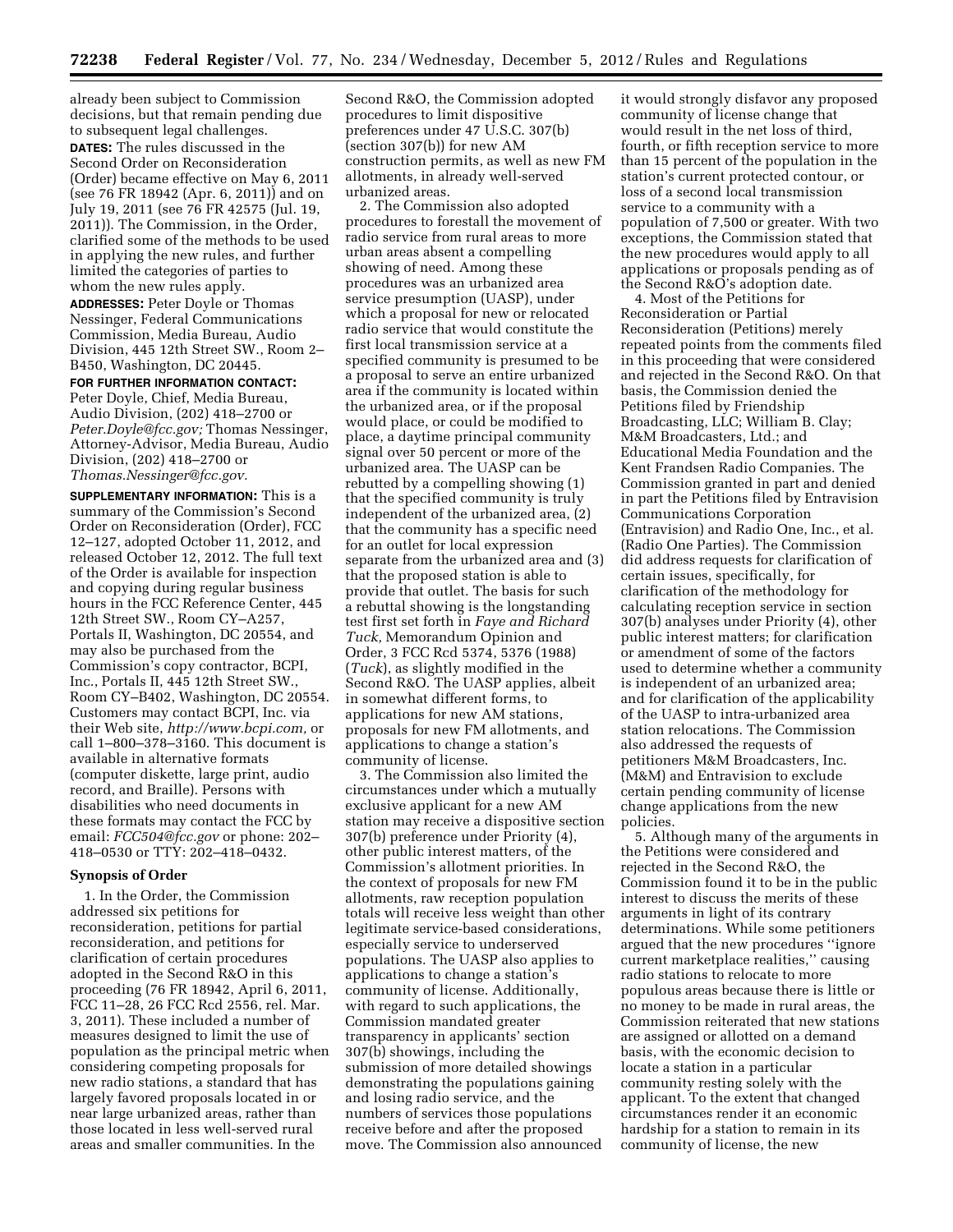procedures allow for such a showing. The Commission again rejected the suggestion that rural residents should simply purchase any radio service they desire above ''basic'' broadcast service of as few as two reception services, or that section 307(b) obliges it only to assign minimal free radio service to certain Americans, based solely on where they choose to live.

6. The Radio One Parties contended that the new procedures, particularly the UASP, were arbitrary and capricious, based largely on reiterating arguments made in their comments, which were mostly confined to the context of community of license change applications. The Commission rejected the Radio One Parties' re-argument that ''only'' 19 percent of community of license change applications would trigger the UASP, and thus that this level of activity is insufficient to warrant remedial agency action. The Commission stated that the number of comments in the record indicating a strong interest of many radio broadcasters in relocating to more populated areas reflects the importance of the UASP as a section 307(b) licensing policy. For the reasons set forth in the Second R&O, the Commission reiterated that allowing such migration in all cases does not comport with its statutory duty under section 307(b), also noting that because the UASP is a presumption rather than a hard-and-fast rule, a licensee seeking to relocate its facilities due, for example, to changed conditions in its current community of license may rebut the presumption. Additionally, the Commission rejected the Radio One Parties' argument that the UASP constitutes an improper attempt to assume an applicant's service intentions based on the fact that the population of the proposed community of license may constitute a very small percentage of the overall coverage population. The UASP was not designed to divine an applicant's service intent, but rather to eliminate the undue, often dispositive advantage that prior section 307(b) policies conferred on proposals to serve communities located in large urbanized areas, especially in the context of selecting among mutually exclusive applications for new AM service. This advantage was based largely on the fact, supported by the record, that applicants would often designate as the community of license a community lacking local transmission service but whose population constituted a small percentage of the total audience to be served, to the detriment of mutually exclusive applicants proposing service

to smaller, non-urbanized communities that might benefit more from new service.

7. The Radio One Parties again argued that the new procedures constitute a return to the policies eliminated in *The Suburban Community Policy, the Berwick Doctrine, and the De Facto Reallocation Policy,* Report and Order, 93 F.C.C.2d 436 (1993), an argument considered and rejected in the Second R&O. The Commission in that proceeding discontinued those policies based in part on application processes and procedural safeguards that now no longer exist. The Commission in the Second R&O also noted the dissimilarities between its new procedures and the processes formerly used to implement the policies that were discontinued in *Suburban Community Policy.* To the extent that similarities exist, it is because both are grounded in fulfilling the Commission's section 307(b) responsibilities. The record in this proceeding and the Commission's recent experience with broadcast auctions and community of license change proposals filed as minor modification applications—both licensing processes that post-date *Suburban Community Policy* by many years—convinced the Commission that the new procedures are necessary.

8. The Commission declined the Radio One Parties' request that it revise the eight factors, first enumerated in the *Tuck* case, that are used to evaluate the interdependence of the community of license specified by the applicant with the larger metropolitan area. It did, however, agree that some of the factors should be accorded less weight. For example, while disagreeing with the Radio One Parties' claim that the closing or consolidation of post office facilities necessarily invalidates the use of the remaining ZIP code as an indicator of community independence, the Commission agreed that the ubiquity of ZIP codes gives the presence of a dedicated ZIP code little probative significance of itself in establishing a community's independence, and thus that this factor should be given little weight. While generally declining to revise the *Tuck* factors, the Commission noted that it would provide applicants seeking to rebut the UASP wide latitude to present whatever facts they deem appropriate to its evaluation. While such showings would be scrutinized, the Commission will be receptive to presentations that may in some cases provide better and more reliable measures of community status than those set forth in *Tuck*. The Commission further emphasized that the eight *Tuck*  factors are merely potential indicators of

independence or interdependence, and that the burden remains on the applicant to show that the presence of such factors provides meaningful and relevant support for an ''independent'' community finding. The Commission also clarified that its analysis of showings rebutting the UASP will place primary emphasis on the first two prongs of the *Tuck* test, namely, the degree to which the proposed station would provide coverage to the urbanized area, and the size and proximity of the proposed community of license relative to the central city of the urbanized area.

9. The Radio One Parties also asked that the Commission clarify the methodology for measuring ''reception service'' for Priority (4) analyses of applications to change a station's community of license, as discussed in paragraph 39 of the Second R&O. Specifically, they ask, first, whether the contours of a non-reserved band FM station, for purposes of gain/loss analysis of a community of license change, should be calculated from the allotment coordinates at the proposed new community or from the transmitter coordinates specified in the actual proposal; second, when evaluating gain and loss areas, and in particular when determining the number of reception services to the gain and loss areas, which signal contour should be used; and third, in assessing reception service, whether ''potential services,'' such as vacant FM allotments or granted but unbuilt construction permits, should be counted. The Commission clarified the standards for evaluating reception services in the gain and loss areas for applications to change community of license, and thus granted the Radio One Petition in part.

10. First, when determining gain and loss areas for an FM station changing its community of license, the contours should be calculated using the authorized transmitter coordinates for the current facility, and the transmitter coordinates specified for the proposed new or modified facility. This is a change from past practice, under which the staff used allotment coordinates rather than the transmitter coordinates specified in the actual proposal. That practice, however, was an artifact of former licensing procedures, under which all community of license changes for FM stations first involved a reallotment of the station's channel at the new community. Since the Commission changed its procedures in 2006 to permit the filing of community of license change proposals by minor change applications, the staff can now evaluate the actual proposed transmitter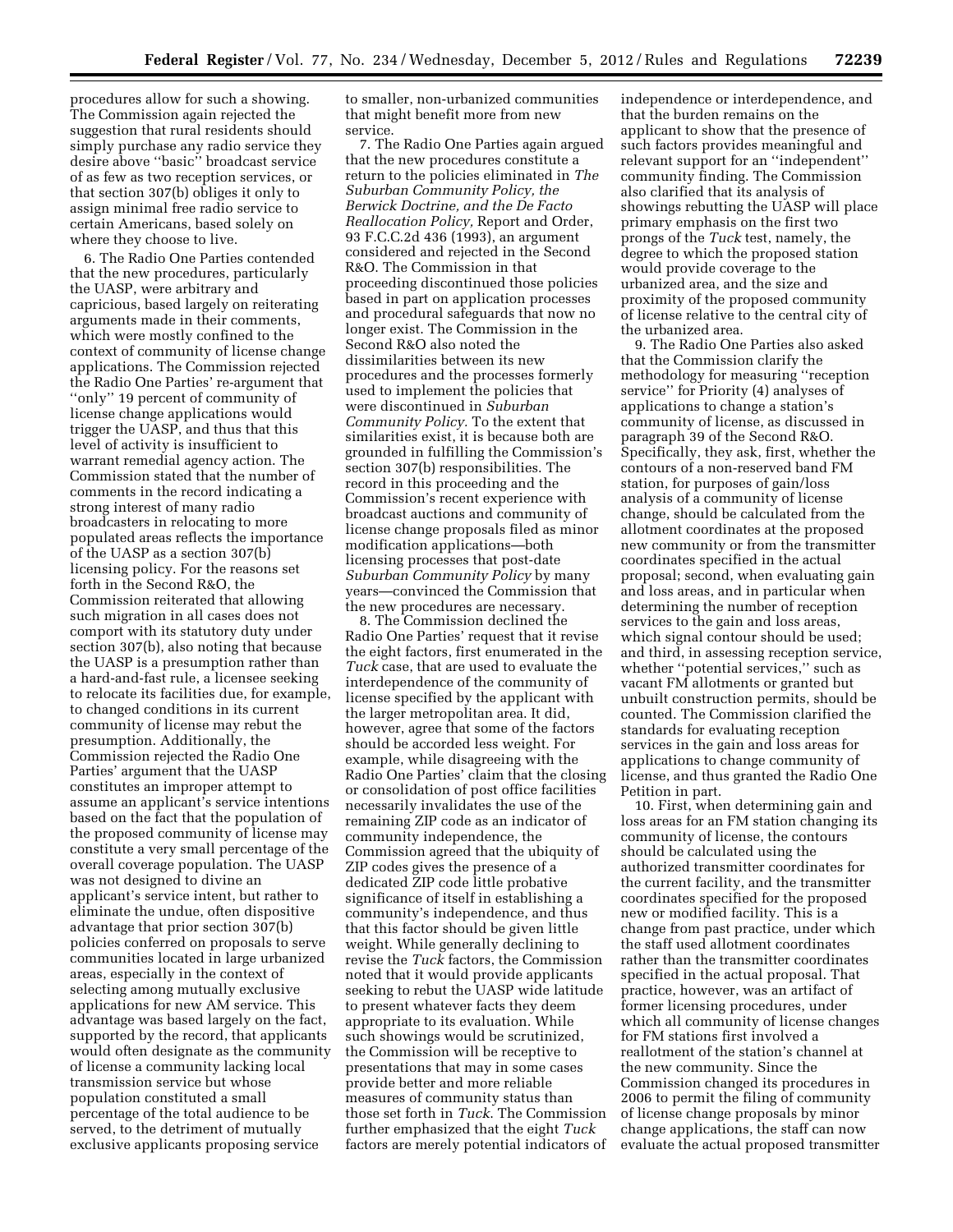site. It is more appropriate to do so than to use allotment coordinates that may be miles from the actual transmitter site specified in the proposal. Moreover, this new approach is consistent with Commission practice regarding AM change of community applications, for which contours are calculated from the applicants' authorized and proposed transmitter sites.

11. Second, the Commission clarified that, when determining the number of reception services in gain and loss areas, the signal level to be evaluated for nonreserved band FM stations (including noncommercial educational [NCE] stations in the non-reserved band) shall be the service contour originating at the currently authorized and proposed transmitter coordinates. The service contour shall be calculated based on the facility's authorized and proposed effective radiated power (ERP) and height above average terrain (HAAT) and shall, as described below, take into account actual terrain. This is a departure from the method previously used to determine the number of reception services in gain and loss areas, which was based on maximum class facilities for all FM stations except for full Class C and NCE stations, and did not take into account actual terrain. However, in the Second R&O, the Commission required applicants proposing to change a station's community of license to provide detailed reports of populations receiving service and the numbers of services received. This increased scrutiny of the current and proposed reception service landscape demands a realistic picture of the populations receiving various levels of service, overruling the considerations of ''uniformity and certainty'' in service area calculations previously cited to justify the use of maximum rather than actual facilities. *See Greenup, Kentucky and Athens, Ohio,* Memorandum Opinion and Order, 6 FCC Rcd 1493, 1494 (1991). Moreover, population counts using the new methodology do not lack certainty. Additionally, many existing stations, for technical, economic, or other reasons, may never be able to realize full class facilities. Thus, the Commission believed it more appropriate to base an evaluation of the section 307(b) merits of community of license change applications on the populations actually receiving service from stations in an area, rather than on what may be, in many cases, merely a hypothetical level of reception service. For purposes of these gain and loss area calculations, the FM service contour shall be that set forth for the class of station in 47 CFR 73.215(a)(1), and shall

be calculated using actual terrain under the standard prediction methodology set forth in 47 CFR 73.313 rather than assuming uniform terrain. For NCE reserved band stations, the service contours will be determined in the same manner, using actual currently authorized and proposed facilities (including directional patterns) and actual terrain. The service contour shall be the 60 dBµ contour, calculated as set forth in 47 CFR 73.509(c)(1).

12. For an AM station, the signal level to be evaluated for purposes of gain and loss calculations in applications to change community of license shall be the predicted or measured daytime 2.0 mV/m groundwave contour, calculated from the current and proposed transmitter coordinates using authorized facilities. When calculating AM reception services in gain and loss areas under Priority (4), ''reception service'' should include all AM daytime reception services. In this regard, the Commission noted that the AM primary service contours are set forth in 47 CFR 73.182(d), and are the daytime 0.5 mV/ m groundwave contour for communities under 2,500 population, and the daytime 2.0 mV/m groundwave contour for communities over 2,500 population. The different primary service contours take into account the higher level of environmental noise resulting from greater population density. However, using different contours for communities of different sizes will often result in complicated calculations of the number of services to certain areas lying between the daytime 2.0 mV/m and 0.5 mV/m groundwave contours of an AM station. Because 47 CFR 73.182 implicitly recognizes that all areas, of whatever population, receive primary service within an AM station's daytime 2.0 mV/m groundwave contour, for purposes of determining the number of AM services and populations in gain and loss areas, the daytime 2.0 mV/m groundwave contour should be used. Applicants for new commercial AM stations providing showings under section 307(b) should, however, continue to count populations to be served by using the primary service contours (0.5 mV/m for communities under 2,500 population, 2.0 mV/m for communities over 2,500) set forth in 47 CFR 73.182(d). An applicant for a new AM station provides a section 307(b) showing only after being directed to do so by the staff (that is, after its application has been determined to be mutually exclusive with one or more other AM proposals), and in such cases the staff typically directs the applicant to provide the populations receiving

both 0.5 mV/m and 2.0 mV/m daytime service from the proposed facilities.

13. Third, for purposes of the gain and loss calculations in Priority (4) analyses, as described in paragraph 39 of the Second R&O, applicants shall count all full-service AM (including daytime-only AM),<sup>1</sup> FM, and NCE FM stations, including granted, but unbuilt, construction permits for new stations. However, for purposes of these calculations applicants should not count vacant FM allotments. For the reasons cited above, the increased scrutiny of reception service in gain and loss areas requires an evaluation of actual, rather than hypothetical service. Thus, the Commission will evaluate the reception service as of the time of application, and will count only those facilities that have advanced to the point of a granted construction permit. Accordingly, in conducting the remaining services analysis and making a showing as described in paragraph 39 of the Second R&O, applicants should exclude vacant FM allotments from counts of reception services. Applicants for changes to a station's community of license following release of the Order shall use these clarified procedures when determining the number of reception services to gain and loss areas, and the procedures shall also apply to pending applications. However, the Commission found that because the Radio One Petition did not constitute notice to applicants of the exact nature of any clarifications of procedure on reconsideration, it shall allow parties with pending change of community applications as of the release date of the Order the option of either amending their application showings to conform to the clarified procedures announced in the Order, or proceeding based on the

<sup>1</sup>For purposes of the prohibition against any facility change that would create white or gray area, however (see Second R&O, 26 FCC Rcd at 2577), daytime-only AM stations will not count as providing full-time reception service. ''White'' area has been defined as that which receives no full-time aural service, while ''gray'' area is that which receives only one full-time aural service. Full-time aural (reception) service means both day and night service. While FM service contours are consistent for all dayparts, AM service contours vary between daytime and nighttime operation, with full-time AM reception service areas being those receiving both daytime 2.0 mV/m groundwave service and nighttime interference-free (NIF) service. For most stations, the daytime 2.0 mV/m groundwave contour completely encompasses the NIF contour, thus the NIF contour constitutes the full-time service area for such stations. Where the daytime 2.0 mV/m groundwave and NIF contours neither completely encompass nor are completely encompassed by the other, due to changes in antenna pattern and/or transmitter site between daytime and nighttime operation, the full-time service area is the common area within both contours.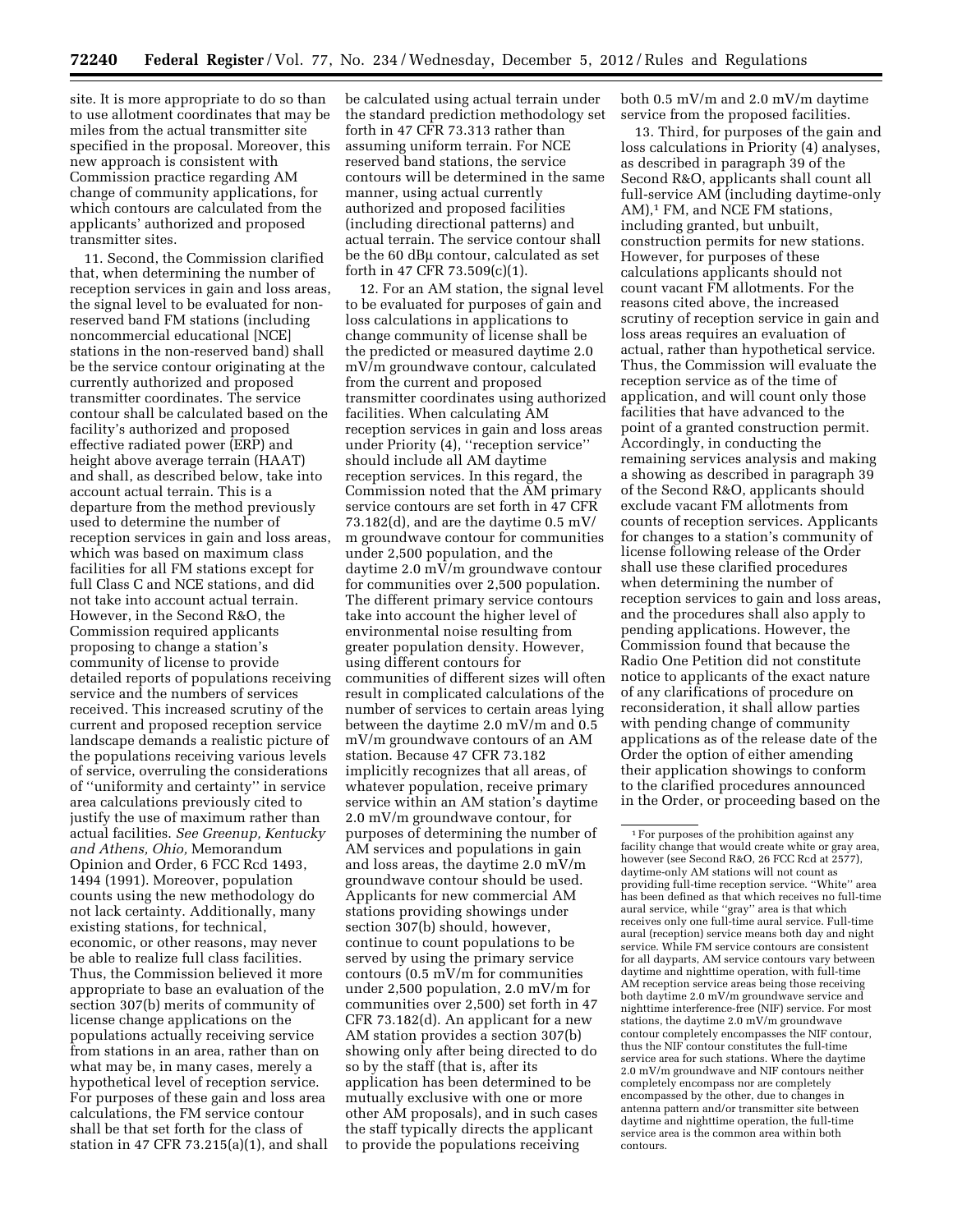reception service counts in their already-filed technical showings.

14. While, as noted above, vacant FM allotments will not be included in counts of reception services, the Commission will continue to count vacant FM allotments for purposes of section 307(b) analyses under Priority (3), provision of first local transmission service. This is because only one applicant or allotment proponent can claim to provide ''first'' transmission service at a given community. It would be inappropriate to accept a claim by a community of license change applicant to provide first local transmission service at the new community, if a channel had already been allotted there based on a showing that the allotment would constitute the first local transmission service. Of course, should the only channel allocated to a community be re-allotted to another community, a subsequent applicant or allotment proponent could propose first local transmission service there.

15. Petitioner William Clay (Clay) sought reconsideration, arguing that the new procedures will still allow grant of most applications claiming to provide first local transmission service while primarily serving communities and populations other than the proposed community of license, because the majority of the proposed communities are not located in or near urbanized areas and are thus not subject to the UASP, and further arguing that the procedures set forth in the Second R&O still fail to guarantee service to, and an outlet for self-expression of, the nominal community of license rather than the greatest populations to be served by a proposal. Clay contended, as he did in comments, that any new procedure should grant any local service preference to the community or collection of communities most likely to benefit from a proposed new service, no matter where situated. The Commission rejected Clay's proposal as overbroad, finding that its approach struck an appropriate balance between encouraging the goals of localism, allowing an applicant to propose to provide a chosen community with an outlet for expression, and the economic reality that a broadcaster will and must also provide for the needs and interests of its entire service area, of which the designated community of license may constitute a very small percentage. The record and the Commission's experience has shown this problem to be most acute in the case of applications for new and relocated radio service in and near urbanized areas, hence the limitation of the UASP to situations in which a station is located in or will cover most

of an urbanized area. The Commission found that the new procedures will promote the Commission's goals under section 307(b) in a reasonable manner. *See AT&T Corp.* v. *FCC,* 220 F.3d 607, 621 (D.C. Cir. 2000) (''As long as the agency's interpretation is reasonable, we uphold it 'regardless whether there may be other reasonable, or even more reasonable, views.' '' quoting *Serono Lab, Inc.* v. *Shalala,* 158 F.3d 1313, 1321 (D.C. Cir. 1998)).

16. Entravision, in its Petition for Reconsideration and/or Clarification, raised issues concerning two aspects of the modified procedures. First, noting that the Commission had not typically required a *Tuck* showing for community of license change applications where both the current and the proposed communities of license are located in the same urbanized area, Entravision asked that the Commission clarify whether the UASP will apply, and a *Tuck* showing be required, in such situations in the future. The Commission clarified that *Tuck*  showings will not be required where both the current and proposed communities are located in the same urbanized area, or the current facilities cover, and the proposed facilities would or could be modified to cover, more than 50 percent of the same urbanized area with a daytime principal community signal. However, in such community of license change cases, the UASP presumption would apply to the new community, i.e., would presumptively prohibit treating the service at the new community as a first local transmission service under Priority (3). Thus, in the absence of a showing to rebut the presumption that either the move-out or move-in community is sufficiently independent to warrant a first local transmission service priority, the applicant must make its showing under Priority (4), other public interest matters, by demonstrating from which of the two communities the station would provide service to a greater area and population within the urbanized area.

17. Entravision and M&M, as well as Educational Media Foundation and the Kent Frandsen Radio Companies (filing a joint petition), also sought changes in the categories of cases subject to the new procedures. In the Second R&O, the Commission stated that the new procedures would apply to all pending applications and allotment rulemaking proceedings, with two exceptions. The first was AM Auction 84 applications, which were filed in 2004 and the majority of which have been processed under the prior procedures. The second was ''any non-final FM allotment

proceeding, including 'hybrid' coordinated application/allotment proceedings, in which the Commission has modified a radio station license or granted a construction permit.'' 26 FCC Rcd at 2576. M&M argued that the same equities articulated to exempt these two categories should apply equally to pending community of license change applications, especially those in which other stations were required to make facility modifications. It contended that the decision to apply the new procedures to pending community of license change applications was arbitrary and capricious because ''similarly situated'' new AM applications and FM allotment proceedings were not treated in the same way. Entravision suggested that the Commission apply the prior procedures to any case in which there had been an ''initial decision'' as of March 2, 2011, the day before release of the Second R&O, even if the action was not final (i.e., if there is a pending petition for reconsideration or application for review).

18. The Commission questioned whether applicants proposing community of license modification were ''similarly situated'' to the two classes of applicants, permittees, and licensees that were exempted from the new policy. AM Auction 84 filing window applicants were required to file their applications during a filing window, in January 2004, that antedated the Notice of Proposed Rule Making in this proceeding (FCC 09–30, 74 FR 22498 (May 13, 2009), 24 FCC Rcd 5239 (2009)) (Rural NPRM) by over five years. Those applicants therefore had no reason to expect that their applications would be evaluated under a new section 307(b) standard. The Commission recognized, however, that the same equities apply to those few pending community of license change applicants, and petitioners seeking to amend the FM Table of Allotments, that filed their applications or rulemaking petitions before release of the Rural NPRM. Thus, on reconsideration the Commission determined that the new procedures should not apply to (1) applications for minor modification of a station to specify a new community of license filed before April 20, 2009, the release date of the Rural NPRM; or (2) FM allotment proceedings where the petition for rulemaking had been filed, and the rulemaking proceeding thus initiated, prior to the release date of the Rural NPRM.

19. Entravision, in its Petition, stated that the Commission did not ''precisely answer the question'' as to those cases to which the new section 307(b)